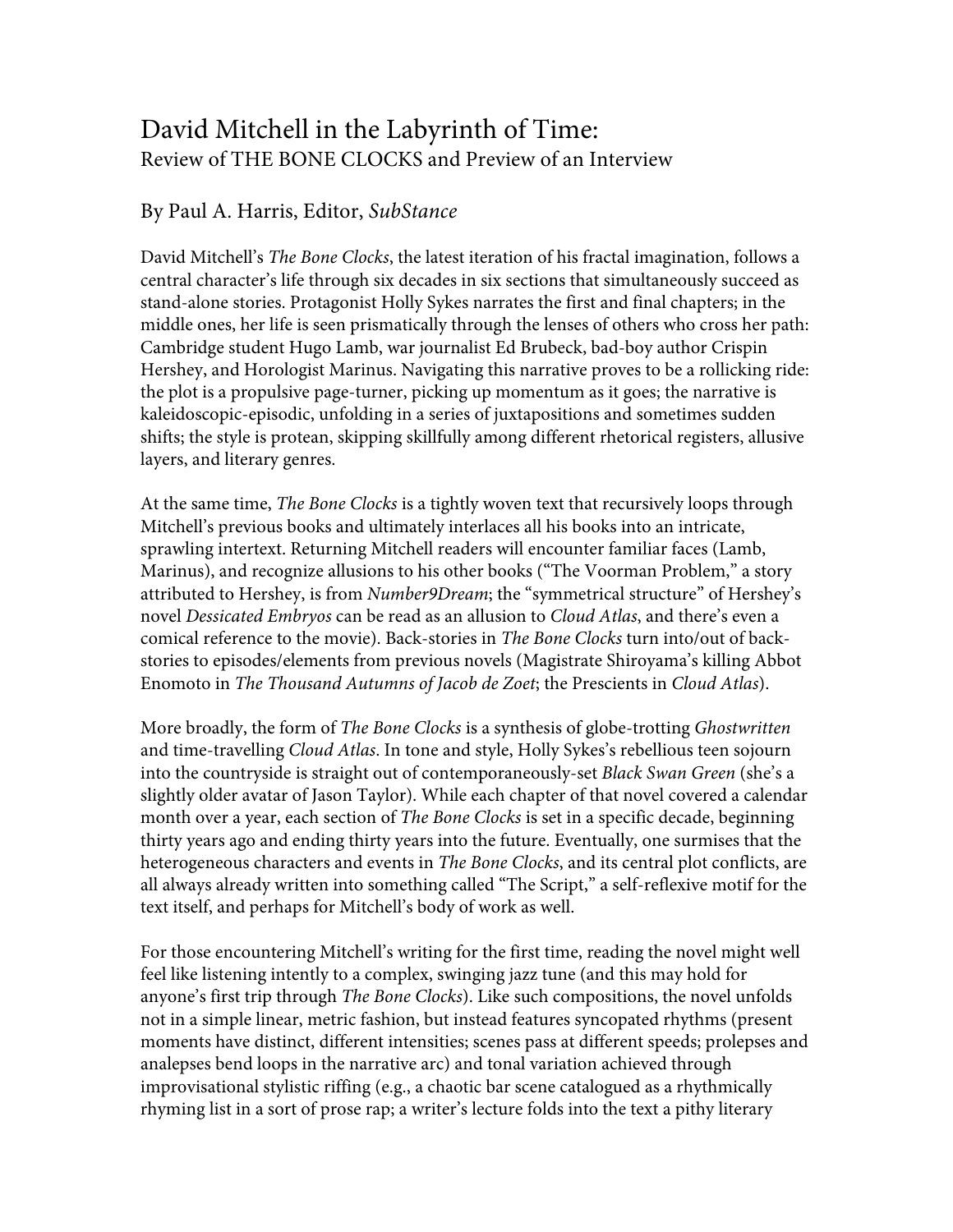critical accounting of itself; a cinematically rendered abduction/rescue scene culminating in a firefight inside a police van is reminiscent of the famous car ambush scene in *Children of Men*). Like an ensemble trading solos, the text invites different voices/viewpoints to enter and 'stretch out' (a war journalist's view of 2004 Iraq, a girl's youth in provincial 19<sup>th</sup> century Russia). Following the novel, like tracking the complexities of a jazz tune, can make your head hurt at times—you are not sure if and how something fits at first but afterwards or on repeated examination, it feels just right. And, true to the cyclic nature of jazz innovation and performance (each soloist improvises on a given structure; each version makes a familiar tune new again), *The Bone Clocks* ends on a note that looks to the next story: "for a voyage to begin, another one must end, sort of."

In fractal texts, one might say, it's synecdoche all the way down. The salient synecdoche in Mitchell's latest book is the labyrinth, which appears as both recurrent motif and central plot element, and provides it with an apt conceptual model: *The Bone Clocks* is a time-labyrinth that explores the labyrinthine nature of time. (Terminological note: I will follow Mitchell in conflating labyrinth and maze, though technically they are not the same.) Viewed from the outside, labyrinths and time have a distinct structure through which one moves in two symmetrical directions (respectively, the path from entrance to center and back out; going back into the past or forward into the future). Experienced from the inside, labyrinths and time offer a dizzying series of disorienting choices made without complete information; learning is largely trial and error. Mitchell marks the dual nature of labyrinths from the outset: as Holly packs to leave home as the book begins, her "freaky little brother" Jacko gives her a labyrinth composed of "eight or nine circles inside each other" that looks "dead simple" but Jacko insists is "diabolical." Hugo Lamb finds Holly's pendant of the labyrinth and at first just looks at it before discovering that the route through it can be found only by painstaking manual tracing.

Similarly, the temporal structure of Mitchell's novel appears simple enough: in relation to our historical present, its sections ripple outwards symmetrically into the past and future. But when one first reads the text, without an outside perspective on its structure, the path through the narrative takes unexpected twists and turns, following its own labyrinthine logic. The linear path along the narrative present is disrupted regularly and punctured with holes (events occur that characters are made to forget and that readers cannot make sense of initially); these holes seem like proleptic gaps inserted for later explanation; conversely, crucial events in the storyline (including marriages, childbirths, deaths, abortions) occur 'between' narrative sections and are analeptically back-filled. The text is peppered with images of two-way labyrinthine temporality: Ed Brubeck, because he wants his war reporting "to make a tiny dent in the world's memory," is seen as "an archivist for the future"; Holly is told that "the future looks a lot like the past."

Self-similarly, the plot of *The Bone Clocks* unfolds two distinct storylines on two distinct temporal levels. One plot thread depicts a war being waged across generations among more-than-mortals who transcend or resist time's passage; the other traces Holly Sykes through the seasons of her life. More-than-mortals move on a different plane; they can flit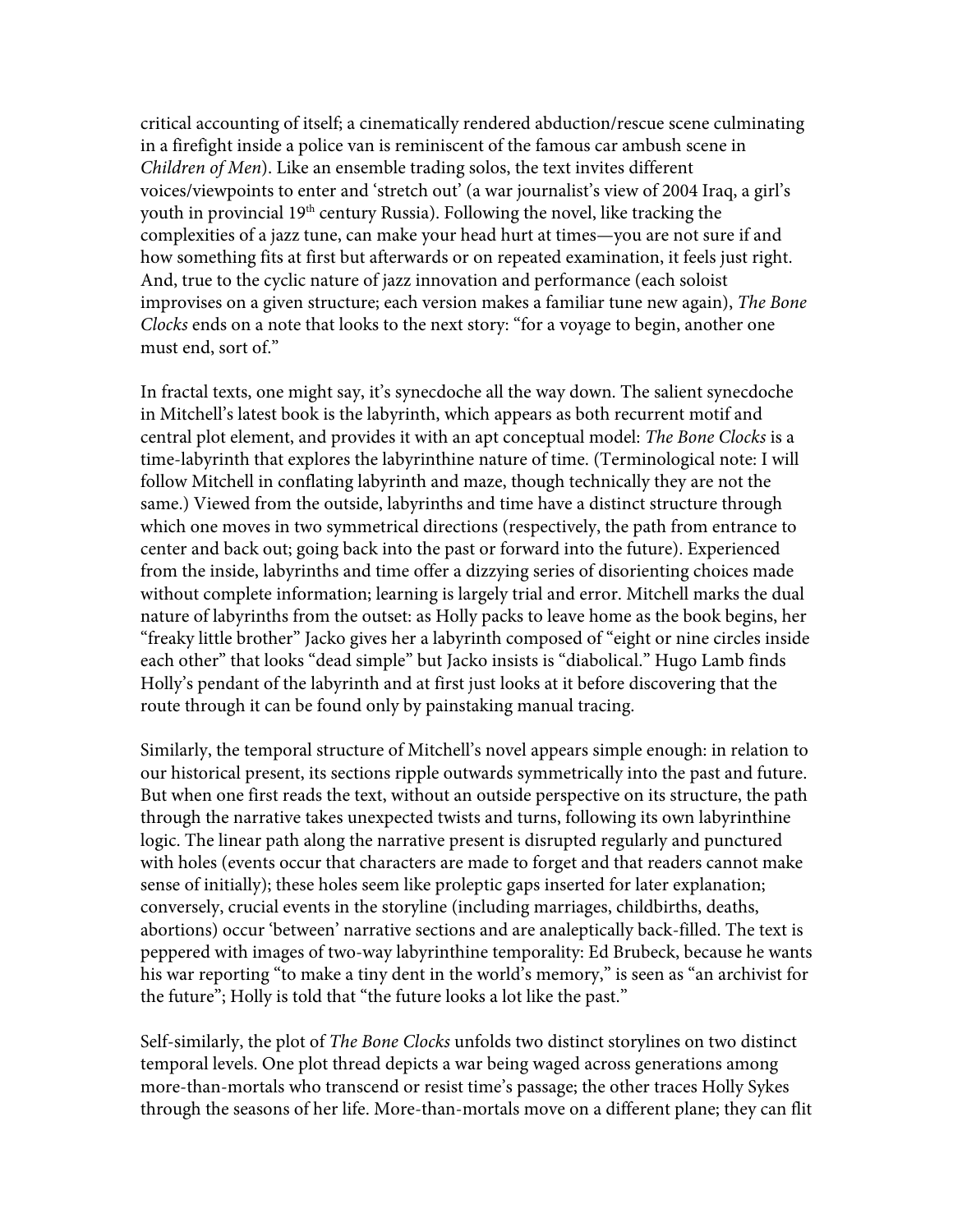into and out of human lives like Sphere moving through A Square's world in Edwin Abbott's *Flatland*; they can erase ("hiatus") things from people's memories or persuade ("suasion") people to think or do things. The more-than-mortals plotline drops in on the mortal one abruptly and enigmatically at first, and even as it becomes more fleshed out it retains a cryptic logic (in different senses): it plants puzzles; it allows characters and memories to be encrypted for later recovery; it is full of crypts, holding secrets and ghosts. By contrast, mere mortals move forward in time as a forking labyrinth. A character frantically searching for a lost child feels "a prodding certainty that I'm in a labyrinth not only of turnings and doors but decisions and priorities, that I've been in not just a minute or two but ages, years, and that I took some bad turns many years ago that I can't get back to." Only information from the other temporal level can reveal a route out of the labyrinth: the character is told he is of the Script, and then sees Jacko's labyrinth at the moment he hears a voice speaking a clue through Holly. As this episode demonstrates, while the book's two central plotlines unfold on different levels of time, the overarching plot of *The Bone Clocks* emerges from the intersections and interplay between them.

Labyrinths, since Daedalus, have embodied the ingenuity of their artificers. Mitchell has already authored a mind- and boundary-stretching time labyrinth in *Cloud Atlas*. Indeed, because its sections move forward in time until the middle, and then move backwards again to where it started, that novel's structuring most overtly resembles the route through a labyrinth. *Cloud Atlas*, in expanding the parameters of novelistic narrative time by stringing together stories from centuries in the past to centuries in the future, changed the fundamental grounding and scale of novelistic narrative time: rather than focusing on an individual life or single culture through historical epochs, it charts an evolutionary history of the human species on the earth. The implication or upshot of that text is that our lives are unfolding on and embedded in several temporal scales nested in one another; we act in a 'present' that can be situated within the scope of individual lives, cultural and political histories, and ecological planetary history alike. In short, *Cloud Atlas* is a novel of the Anthropocene, the geological epoch defined by humans becoming a force that changes global natural history.

Mitchell's innovation here is that the text aligns the different temporal scales; the plotlines of Holly's life and the more-than-mortals share the same timeline. Seminal events are happening in both her mortal existence and the existences of those whose lives span generations. In addition, the span of Holly's life encompasses a turning in the Anthropocene; by the time of her old age in the final section, she can deliver a mournful eulogy of how humanity destroyed planetary ecologies. *The Bone Clocks* makes us feel viscerally (in a more direct way than *Cloud Atlas*) that we live and act not only in human history but natural history. With its drama of time-defying creatures, it adds a further temporal scale within which to contemplate human life.

Much ink is sure to be spilled (and many pixels posted) over the more-than-mortals plotline. At times it feels like a geeky epic along the lines of Holly and the Horologist-Time Wizards against the Anchorite-Soul Decanter Time Vampires in a battle for control of time and death. (Hence the preemptive tongue-in-cheek line "Oh, the V-word. Here it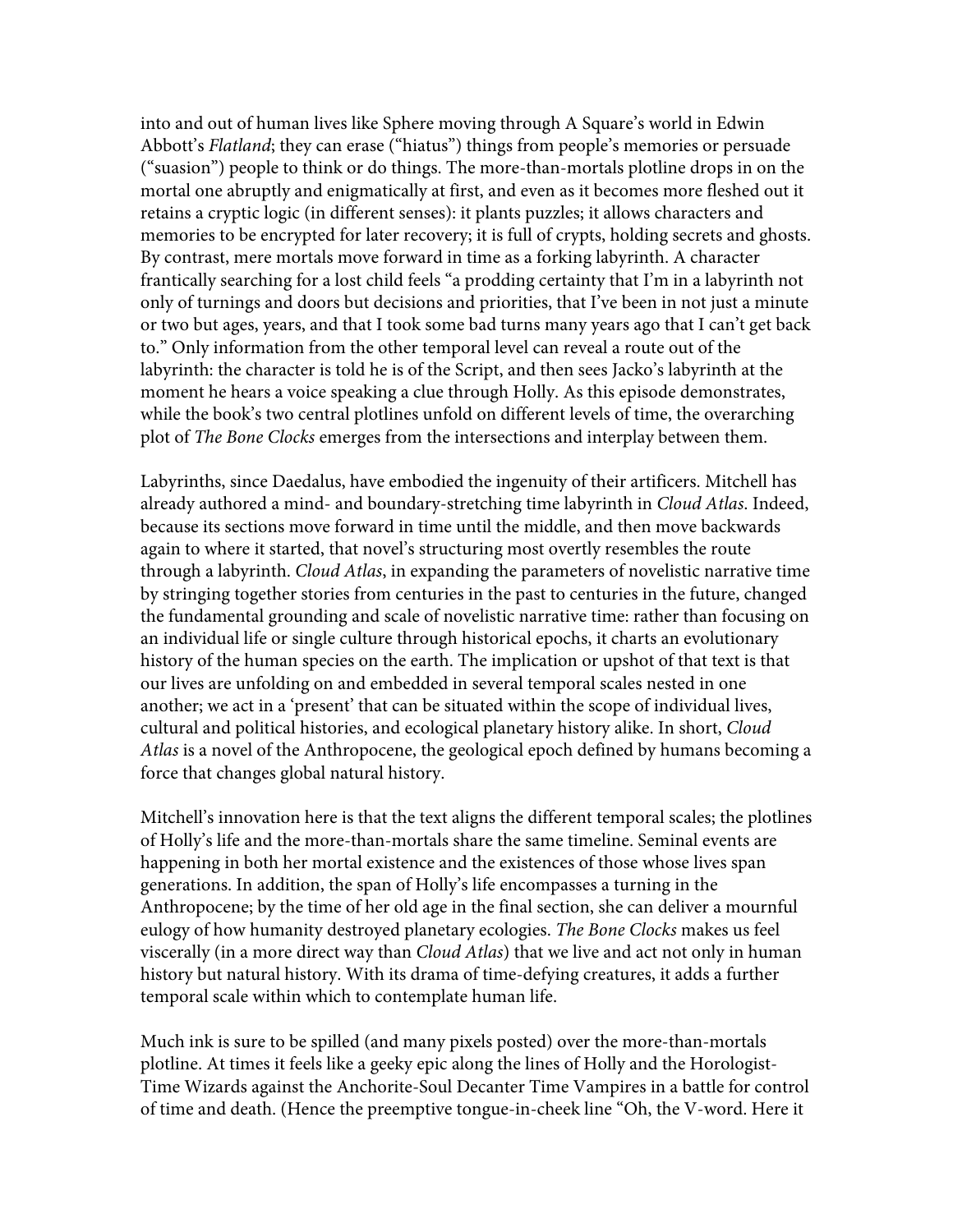comes again.") Personally, I found Mitchell's unabashed foray into fantasy engaging and plain fun. But the supernatural register in *The Bone Clocks* also becomes an aperture that opens onto philosophical explorations. Just as Jacko functions as a Trojan Horse in the more-than-mortal war, this fantasy-thriller of a book is a Trojan Horse in which Mitchell has planted time-ponderings aplenty. Characters who resist or overcome death lead to the invention of over-the-top fantasy/sci-fi nomenclature and make for great action scenes worthy of Harry Potter or *Game of Thrones*. In Mitchell's hands, they also provide the means to reframe questions about dying: a more-than-mortal character wonders "to what end" s/he lives (in both senses), and what it means to make choices in a single lifetime.

In a previous interview, Mitchell has said he does not believe in reincarnation. So why, then, does he depict characters who span many lives? One function they fulfill is to incarnate a form of what might be termed Anthropocene memory. The oldest character's "meta-age" is expressed in its "long name": "she recited the names of all her previous hosts, and I lined up one pebble per name. There were 207 pebbles," giving her a "metalife stretching back approximately seven millennia," and a "soul [that] predated Rome, Egypt, Peking, Nineveh and Ur." This passage has an epic quality; it links human lifetimes to cultural histories to geological eons. The translation between cultural and evolutionary histories is a resonant frontier in contemporary explorations of time and human identity (both individual and species). The "long name" image calls to mind *Finding Your Roots*, the television series in which Henry Louis Gates, Jr. supplements genealogy with genetics to trace ancestry back thousands of years and across the globe.

Ultimately, *The Bone Clocks* becomes a kind of thought experiment about time, identity and mortality when seen through the lens of the Anthropocene's deep duration. Rather than positing a coherent metaphysics, the novel proffers provocative ways of posing the perennial questions regarding our persistence in time. One can, for instance, dwell quite fruitfully in the paradoxical tension generated by two particular passages whose meanings appear to be mutually occlusive. The first: when Crispin Hershey thinks he is going to be shot, he recalls his "favorite line from Roth's *The Human Stain*: 'Nothing lasts, and yet nothing passes, either, and nothing passes just because nothing lasts.'" The second: when Holly's granddaughter says a phrase that was passed down to Holly by her father, she thinks, "We live on, as long as there are people to live on in."

Reviewing David Mitchell's novels puts one in a perverse position, because describing them deprives readers of the pleasure of discovering what form his latest articulation of the novel will take. Given the fractal nature of Mitchell's work, it might be fitting for his next novel to be issued in serial form. This would prevent reviews of his work from automatically serving as 'spoilers.' It would also prolong the suspense one feels on completing a section of a Mitchell novel—what will I find when I turn the page?—while shortening the interim between publications.

Serial fiction enjoyed its heyday in the Victorian era, and Mitchell combines high literature with popular appeal in a manner not unlike Charles Dickens, Alexandre Dumas or Wilkie Collins. The obvious contemporary comparison is the television series: reading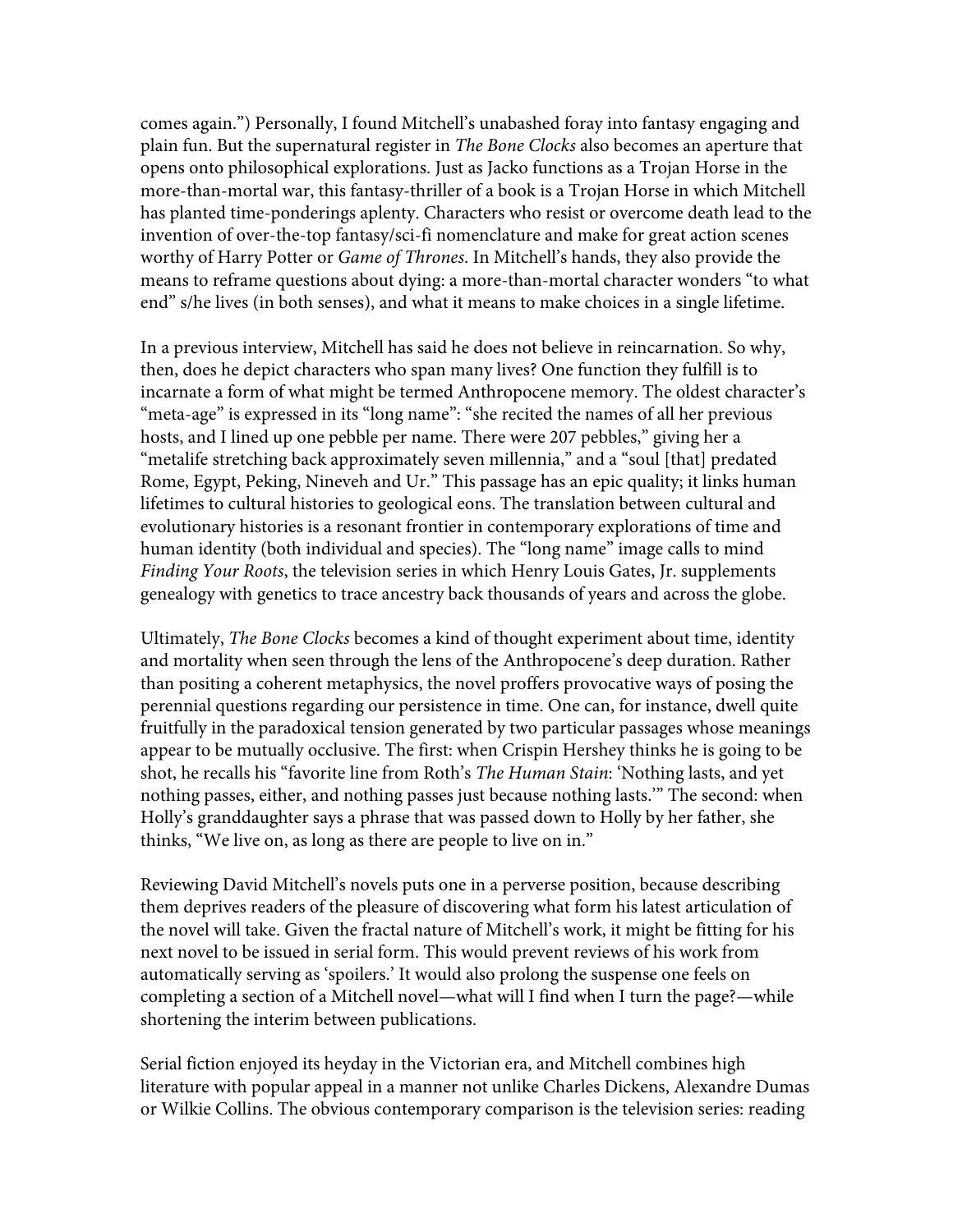*The Bone Clocks* in a weekend felt like binge-watching a season (or seasons) of a show. (In fact, *The Bone Clocks* screams for screen adaptation, but as the *Cloud Atlas* example showed, a series or mini-series would be a better fit for Mitchell's works than a feature film.) Serial publication would also arguably be more organic to Mitchell's plotting, which doesn't always parse cleanly with the novel form. Like *Cloud Atlas*, *The Bone Clocks* feels like it ends twice; while the former ends the first time at midpoint, giving it a symmetrical elegance, here the penultimate section concludes one strand of the text, making the final one seem at times like a kind of dangling denouement detour into themes and places from previous books (though these places and themes receive fresh treatment and the section fittingly rounds out the story of Holly Sykes).

Fractals don't have beginnings and endings; it's just screen after screen, each its own scene, unique yet familiar. In the wake of a work that so explicitly brings his books together, it seems as if from now on Mitchell's texts won't really have to start or finish in the usual way: "for a voyage to begin, another one must end, sort of." If *The Bone Clocks* concludes season six in the iteration of David Mitchell's imagination, when does season seven start?

#### **The Bone Clocks**

A novel David Mitchell Random House: 640 pp., \$30

## **Preview of an Interview with the Author Forthcoming in Spring 2015 in a Special Issue of** *SubStance* **on David Mitchell's Fiction.**

### Dear David,

Thank you for agreeing to do this interview for the special issue of *SubStance* on your work. Your fiction is mind-bending and thought-provoking in all kinds of ways. One particularly fascinating aspect of your work is its treatment of time. I'd like to begin by asking if you have an interest in time as such—is time something that you think about, or are there ideas, images, or theories of time that you've been especially drawn to?

Best, Paul

Dear Paul,

Thanks for your question. Yes, I find time to be a seductive thing to think about, even if my efforts feel rather doomed from the outset. You'll know the quotable theoretical physicist John Archibald Wheeler: 'Of all obstacles to a thoroughly penetrating account of existence, none looms up more dismayingly than "time". Explain time? Not without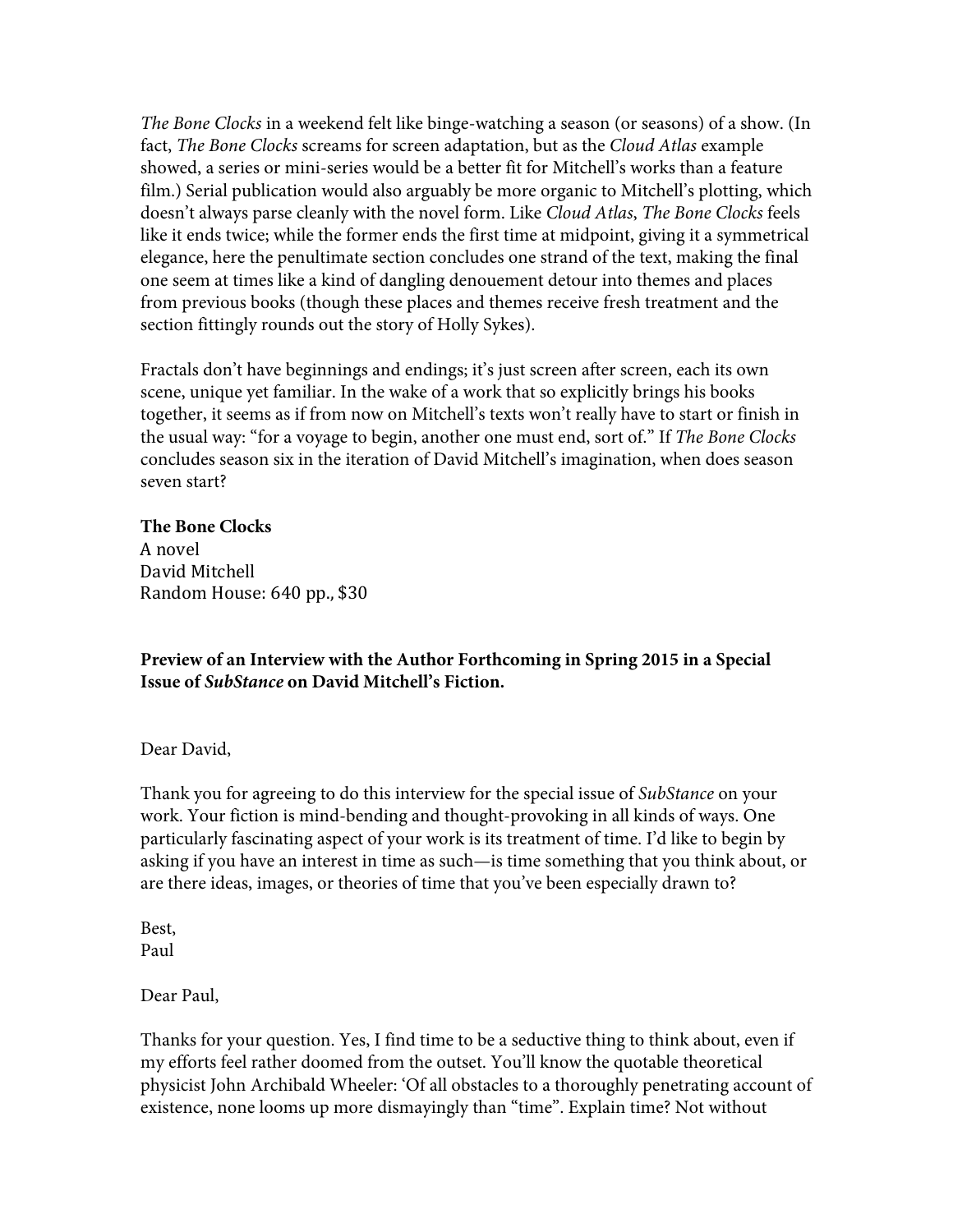explaining existence. Explain existence? Not without explaining time.' And that's a respected collaborator of Einstein talking, so what chance do I have of locating any foggy glimmer of objective truth in this "dismaying" field? Wheeler didn't mention consciousness in this quote, but surely it, too, contributes to time's ineffability: consciousness is how we perceive time, yet science can offer only a vague understanding of what consciousness is. So: while I like to think about time, I don't expect to capture it in a net of thought, not only because I don't have the mind of an eminent physicist or even a Philosophy undergraduate, but also because time would seem to be immune to nets.

Time is a paradox-engendering thing, and not just the famous one about going back in time to kill your grandfather. I think that time is to us what the ocean is to marine life, only much more so. Yet I also think that time is a slow-burning "decay bomb" not outside us but within us, that turns our newborn selves into our senescent selves. Time, famously, is what stops everything happening all at once (a quote often misattributed to Wheeler, apparently), yet isn't time also what allows everything to happen in the first place? Sometimes it's helpful to think of time as linear, such as when trying to grasp why the year 150 BCE happened before the year 87 BCE, yet metaphorically time can seem mighty circular or phase-like for something allegedly linear, from orbits and seasons, to the lifespans of civilizations, to the deja vù you feel when confronted with the all-too familiar fallout of one's own repeated blunders—Will I never learn?" Time is an ally: it allows us to exist, to allow free will to express itself. Yet time is also an enemy: ultimately, we die of it. The clock insists that time moves at a steady velocity: yet our mind insists that it speeds up during pleasurable activities yet drags during unpleasant or arduous or monotonous ones. What to make of all these contradictions? I don't know: perhaps the best one can do is to relish time's sometimes beautiful mercuriality.

Fiction requires fictional time, otherwise all the story 'happens at once' and you have an inchoate mess. Often fictional time is merely a matter of B following A, as in this joke: 'A skeleton walks into a bar and says, "I'll have a pint and a mop, please."' It's a pleasing narrative because it's in the right order, but there can only be a right order because of fictional time. This is probably a platitude, but it's a platitude that underlies all narrative (readable ones, at any rate) and as such I think it's still worth thinking about. On the larger scale of a novel-length narrative, a novel is a model of a universe, and that universe, like ours, must have integrated into it a working model of time in order for its fictional components (and characters) to function. What are the knobs, dials and sliders available to the deployer of fictional time? Regularity is one: will scenes proceed at a measured even pace, or will we have a lot of captions saying 'X days/years later'. Direction is another: will the narrative go in for a lot of back-flashes and flash-forwards, or will time be obediently tied to the POV character? Tense is an obvious one: is the narrative purporting to describe events already happened, or is the narrative is surfing along on the never-quitebreaking wave of the present moment? Perhaps a fourth variable could be mimesis: to what degree will narrative time obey the same laws that time appears to obey in our shared universe, and to what degree will it diverge from what we're used to, allowing time travel, or granting certain characters immunity to its effects (AKA immortality) or even